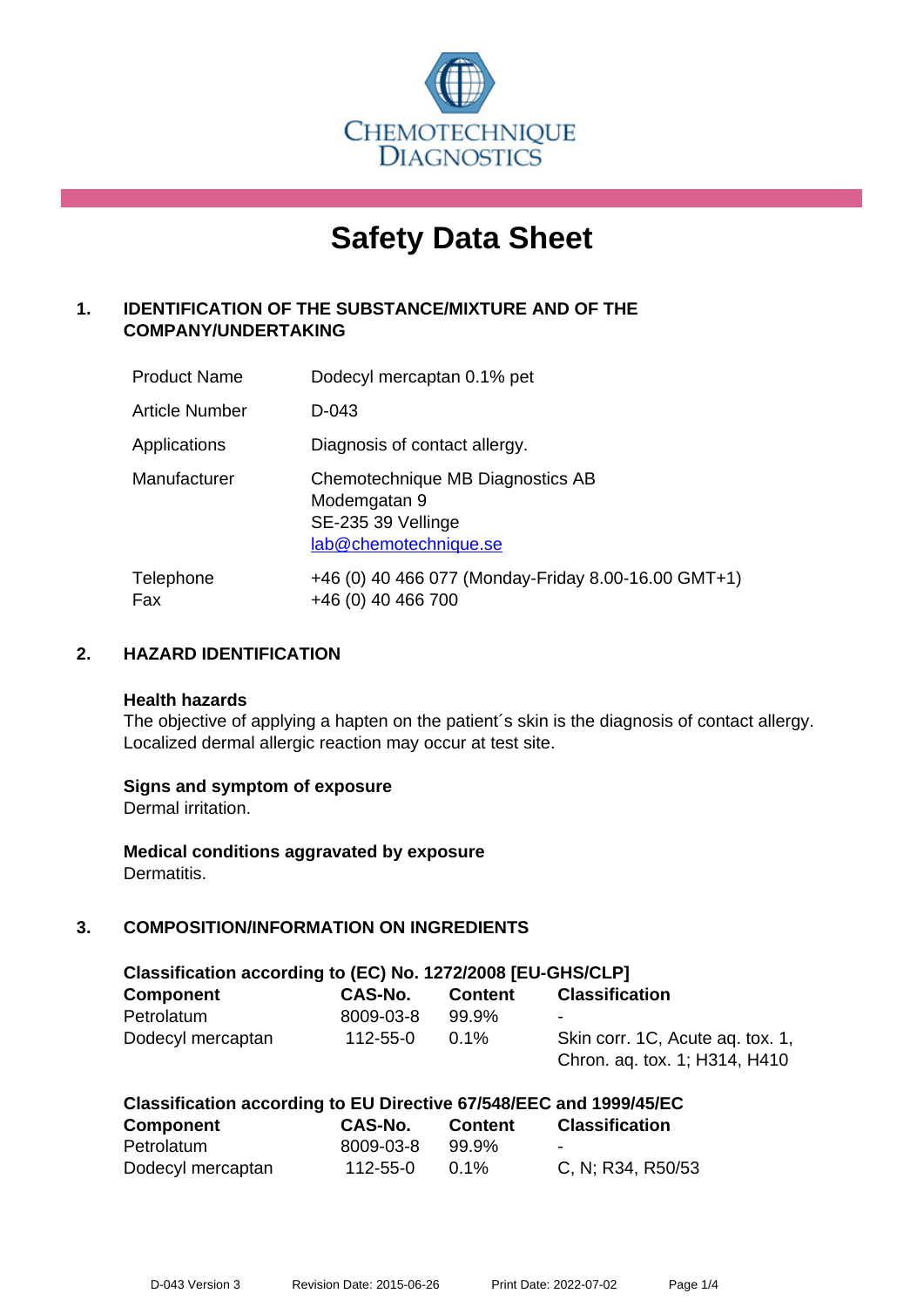## **4. FIRST AID MEASURES**

## **Emergency and first aid procedures**

Obtain medical attention.

# **5. FIRE-FIGHTING MEASURES\***

#### **Suitable extinguish media**

CO2, powder or water spray. Fight larger fires with water spray or alcohol resistant foam.

# **For safety reasons unsuitable extinguishing agents**

Water with full jet.

## **Special protective equipment for fire-fighters**

Wear self-contained respiratory protective device. Wear fully protective suit.

\*Data is shown for petrolatum only

## **6. ACCIDENTAL RELEASES MEASURES**

**Steps to be taken if material is released or spilled** Contain and place in a closed container.

# **7. HANDLING AND STORAGE**

**Precautions to be taken in handling and storage** Store dark at 5-8°C. Avoid extended exposure to light. FOR EXTERNAL USE ONLY.

# **8. EXPOSURE CONTROLS/PERSONAL PROTECTION**

**Respiratory protection** Not required.

**Ventilation** Local exhaust.

**Protective gloves** Disposal gloves.

#### **Eye protection** Not required with normal use.

## **Work/Hygienic practices**

Wash hands after each use.

## **9. PHYSICAL AND CHEMICAL PROPERTIES**

Odour **Odourless** 

Appearance Ivory White Semi-solid

Melting point\* 50-55° C Flash point\*  $>100^{\circ}$ C

Boiling point\* No data available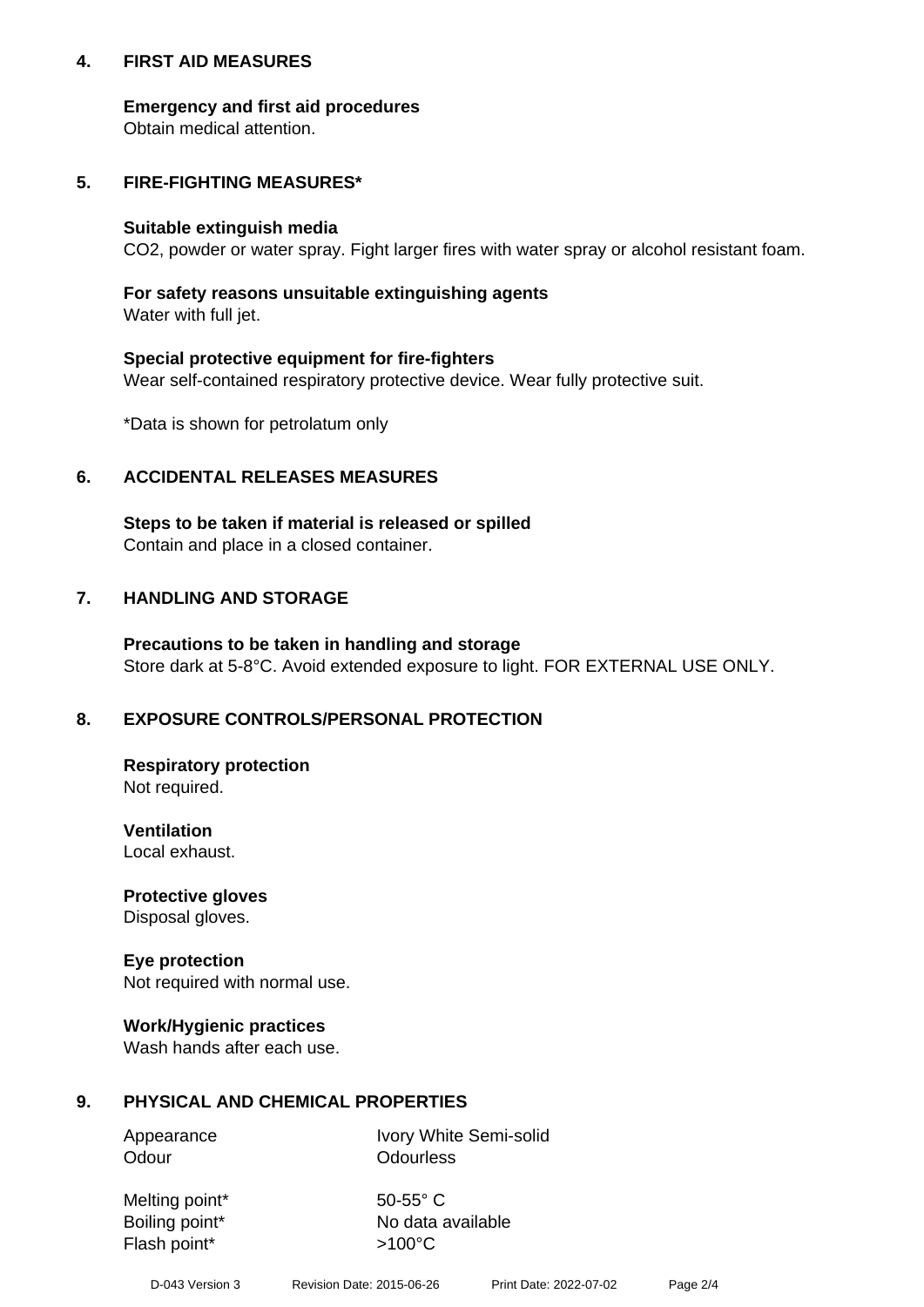Density\* No data available. Solubility in/Miscibility with Water\*

Self ignition\* Product does not self ignite. Danger of explosion\* Product does not present an explosion hazard. Insoluble

\*Data is shown for petrolatum only

# **10. STABILITY AND REACTIVITY**

#### **Incompability**

May react with strong oxidizing agents.

#### **Stability**

Stable at recommended storage conditions.

#### **Hazardous byproducts**

Combustion may generate CO, CO2 and other oxides.

**Hazardous polymerization**

Will not occur.

## **11. TOXICOLOGICAL INFORMATION**

No data available.

## **12. ECOLOGICAL INFORMATION**

No data available.

## **13. DISPOSAL CONSIDERATIONS**

#### **Waste disposal method**

Comply with federal, state/provincial and local regulation.

#### **14. TRANSPORT INFORMATION**

Not dangerous goods.

## **15. REGULATORY INFORMATION**

The classification is according to the latest editions of the EU lists, and extended by company and literature data.

#### **16. OTHER INFORMATION**

#### **Text of H-statements and R-phrases mentioned in Section 3**

| Skin corr. 1C     |                           | Skin corrosion (Category 1C)          |                                          |  |
|-------------------|---------------------------|---------------------------------------|------------------------------------------|--|
| Acute ag. tox. 1  |                           | Acute aquatic toxicity (Category 1)   |                                          |  |
| Chron. ag. tox. 1 |                           | Chronic aquatic toxicity (Category 1) |                                          |  |
| H <sub>3</sub> 14 |                           |                                       | Causes severe skin burns and eye damage. |  |
| D-043 Version 3   | Revision Date: 2015-06-26 | Print Date: 2022-07-02                | Page 3/4                                 |  |